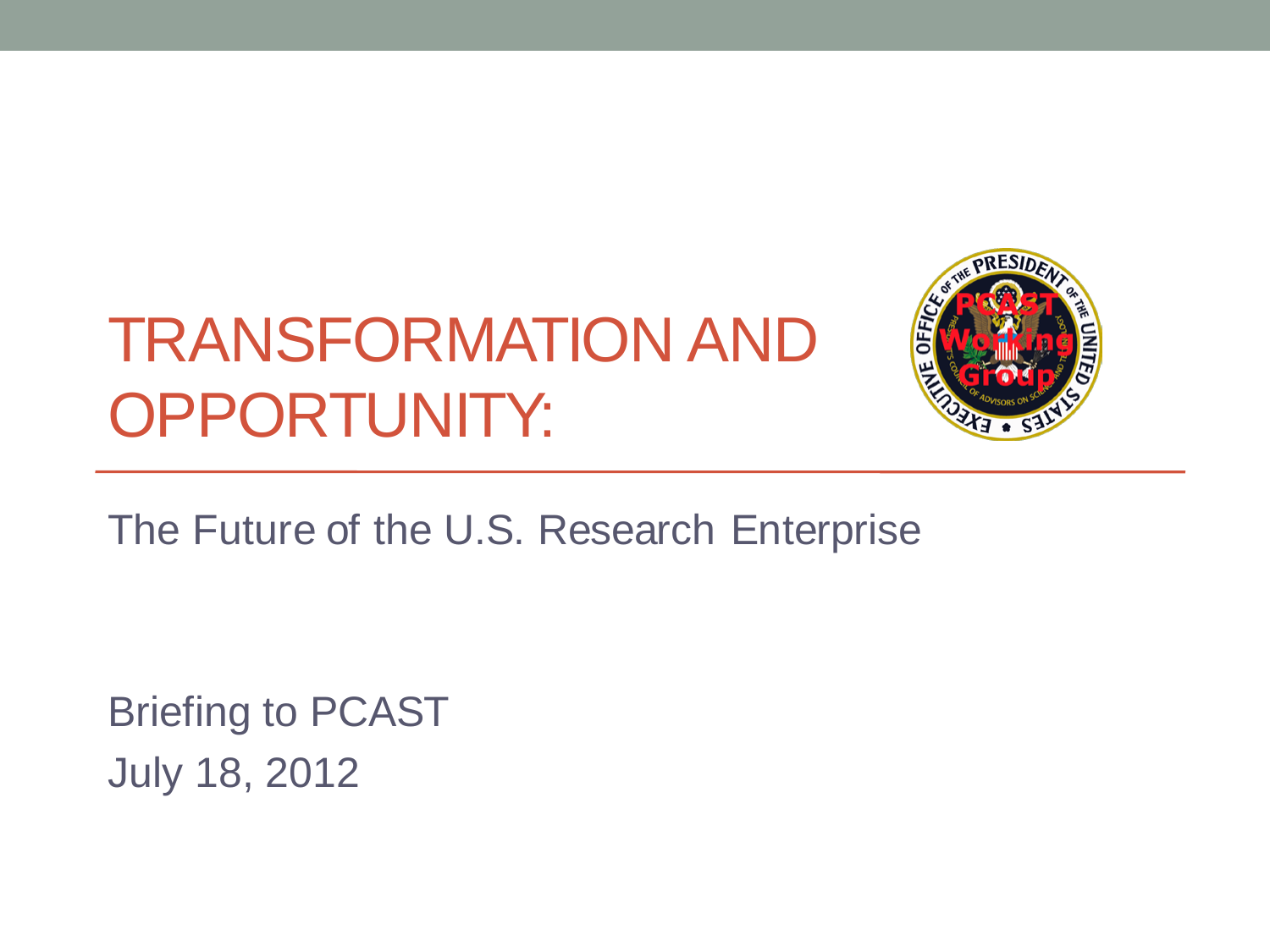#### Inventiveness and scientific curiosity are part of the American national character

- Americans are both fundamental discoverers and practical inventors. The two have always gone together.
	- U.S. industry has always invented things, not just produced them
		- Yankee watchmakers, Henry Ford's manufacturing revolution, Bell Labs, Xerox PARC, today's high-tech enterprises
	- Americans have won 330 Nobel Prizes, 40% of the world total
- Americans think that government investments in scientific research pay off in the long run (2009 Pew poll)
	- 73% for basic research, 74% for engineering and technology
	- Only small differences between Democrats and Republicans
	- Many studies by economists reach the same conclusion
		- Of 7-fold real growth since WW II, half is attributed to technological innovation
- Intangible benefits are also widely recognized
	- longer and healthier life spans
	- national and homeland security
	- resilience in an uncertain world
	- protecting the planet and feeding humanity
	- strengthening democracy and its ideals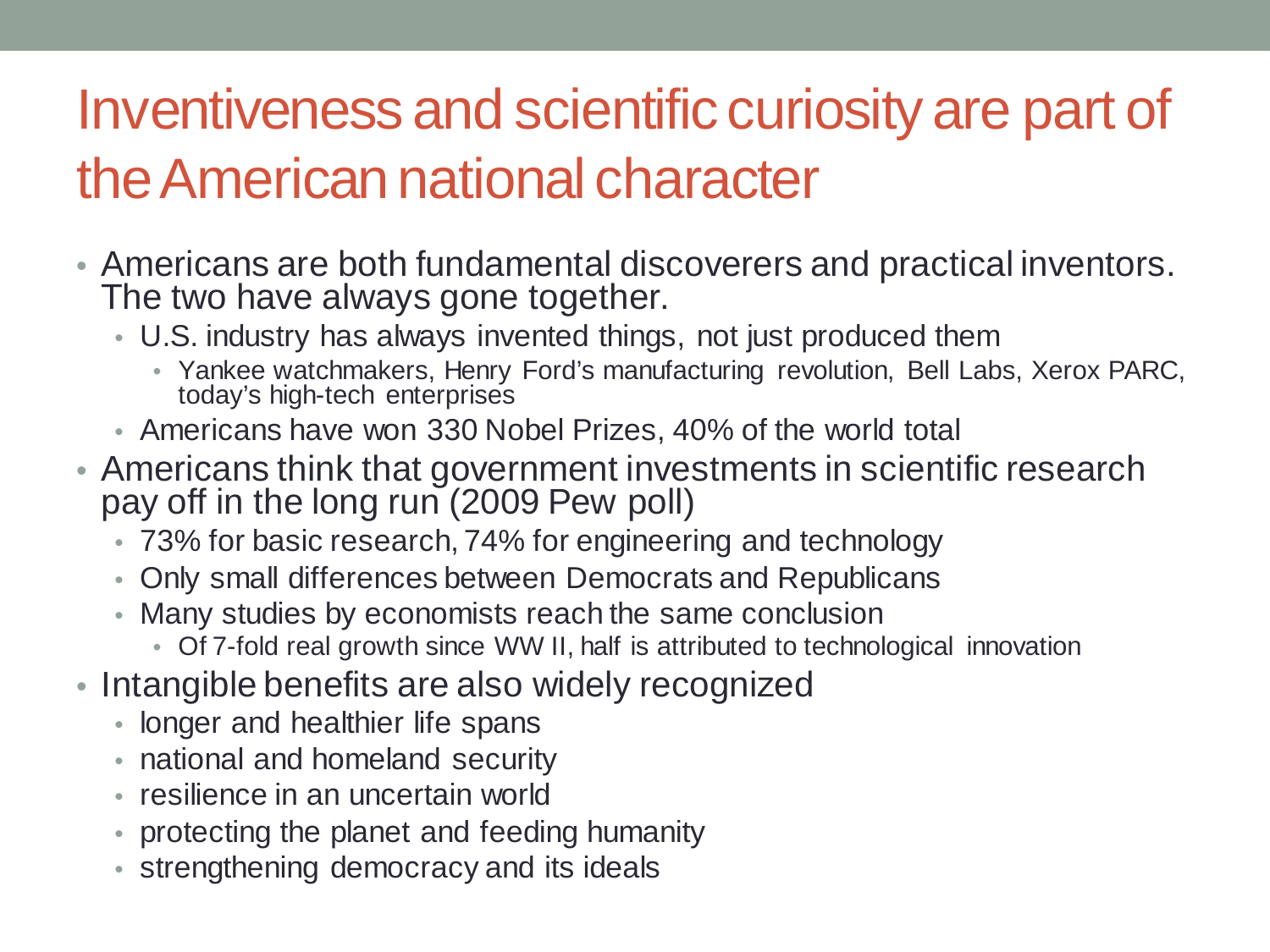#### Trends that motivate PCAST findings

- Long-term real growth in GDP
	- substantially fueled by R&D investment, as in the whole post-War period
- R&D investment has mostly grown in synch
	- about 2/3 done in industry
	- differences between 2.5% and 3% of GDP do matter, especially in the face of international competition
- Total basic research has also grown
	- but not so much in industry
	- yet it is the seed corn of the whole enterprise
- Conclusion (a dual message):
	- gov't and universities must ensure the quality and productivity of the basic research base
	- universities and industry must embrace new and better mechanisms for partnering and translation
- Universities are increasingly hubs of the innovation ecosystem



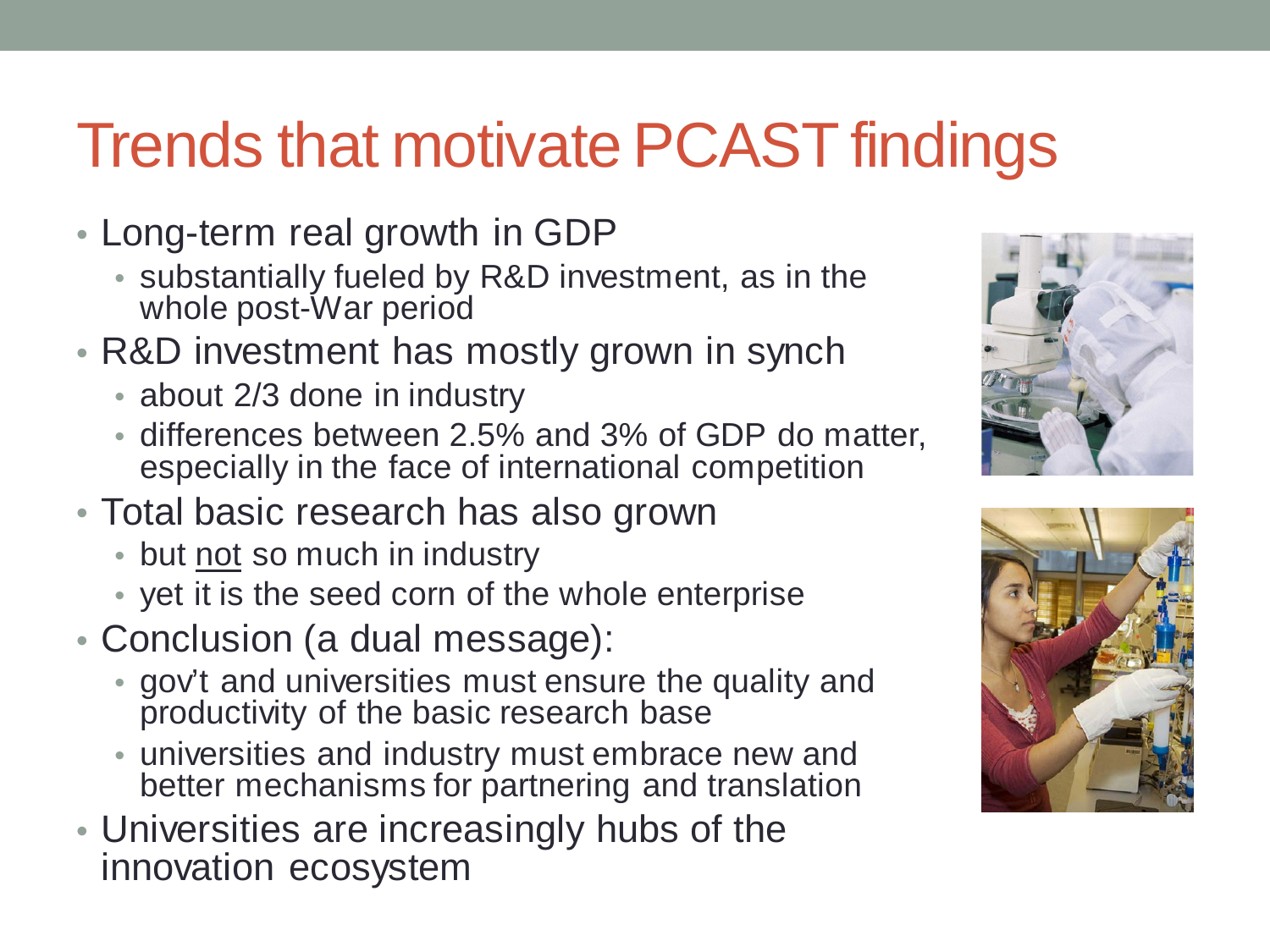#### PCAST S&T Working Group

- PCAST members
	- Bill Press
	- Maxine Savitz
	- Rosina Bierbaum
	- Jim Gates
	- Mark Gorenberg
	- Eric Lander
	- Chad Mirkin
	- Ernie Moniz
	- Eric Schmidt
	- Dan Schrag
- Outside members
	- Safi Bahcall
		- President and CEO, Synta
	- Jean-Lou Chameau
		- President, Caltech
	- Tom Hunter
		- Former Director, Sandia Lab
	- Mike Witherell
		- VP Research, UCSB
		- Former Director, Fermilab
	- Maria Zuber
		- Chair, MIT Earth and Planetary Sciences
- Additional experts consulted in industry, academia, foundations, and government
	- Peter Agre (Johns Hopkins)
	- May Berenbaum (UIUC)
	- Sylvia Ceyer (MIT)
	- Rita Colwell (U. Maryland)
	- Robert Conn (Kavli Foundation)
	- Persis Drell (SLAC National Laboratory)
	- Regina Dugan (DARPA)
	- David Eisenbud (Simons Foundation and UC)
	- Kaigham J. Gabriel (DARPA)
	- David Goldston (NRDC)
	- Bart Gordon (formerly U.S. Congress, TN)
	- Rush Holt (U.S. Congress, NJ)
	- A.G. Lafely (Proctor and Gamble)
	- Peter Lee (Microsoft Research)
	- Alan Leshner (AAAS)
	- John C. Mather (NASA Goddard)
	- Franklin M. ("Lynn") Orr, Jr. (Packard Foundation)
	- Michael Rosenblatt (Merck)
	- Randy Schekman (UC and HHMI)
	- Alfred Spector (Google)
	- Craig B. Thompson (Sloan-Kettering)
	- Hai Tran (OMB)
	- Michael Turner (U. Chicago)
	- Jeffrey Wadsworth (Battelle)
	- William Wulf (U. Virginia)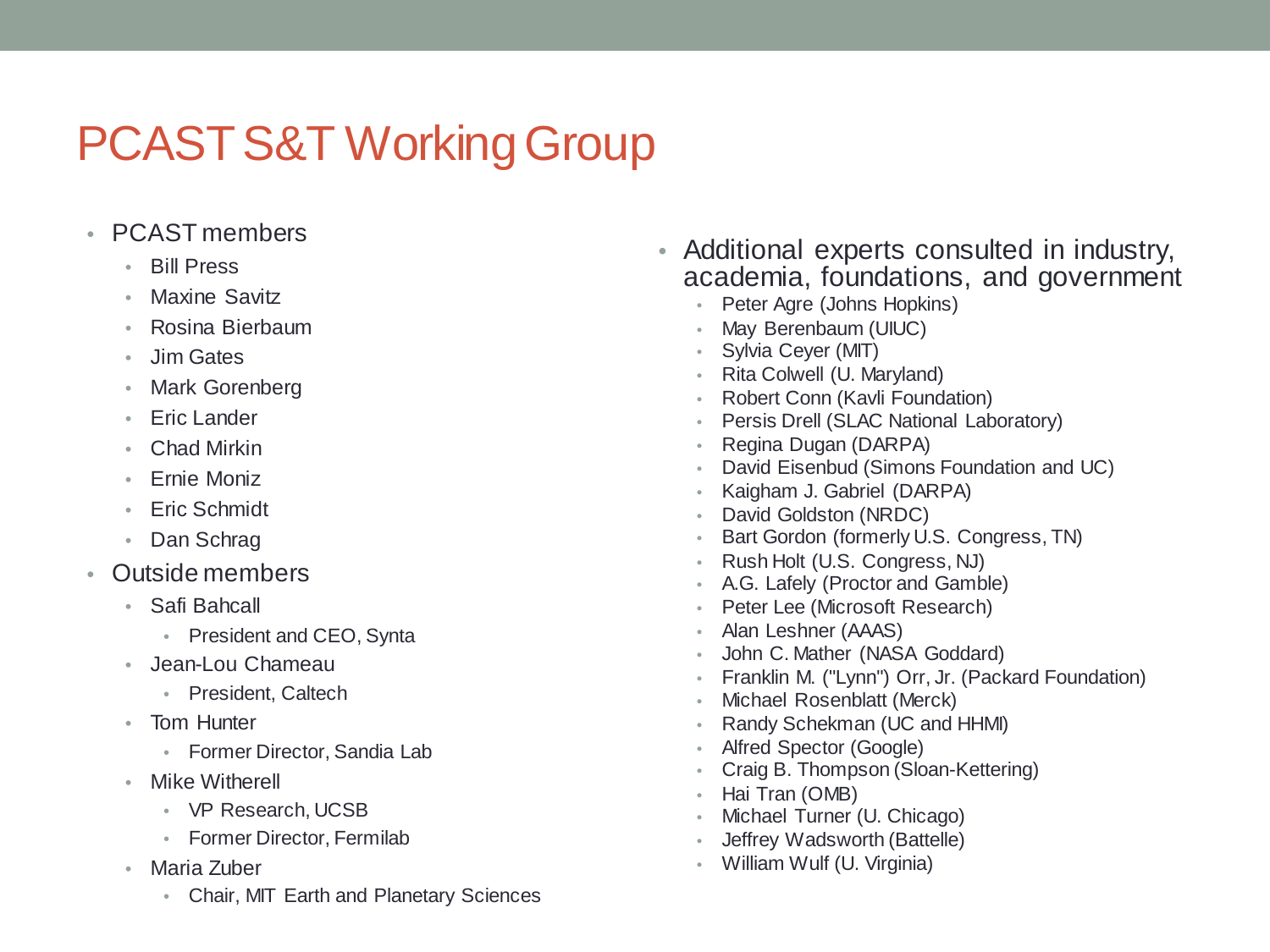#### PCAST Report: Five Key Opportunities

- **#1**. The Nation has the opportunity to **maintain its world-leading position in R&D investment**, structured as a mutually supporting partnership among industry, the Federal Government, and other governmental and private entities.
- **#2**. The Federal Government has the opportunity to enhance its role as the **enduring foundational investor in basic and early-applied research** in the United States. It can adopt policies that are most consistent with that role. Federal policy can seek to foster a sustainable R&D enterprise in which, when research is deemed worth supporting, it is supported for success.
- **#3**. Federal agencies have the opportunity to grow **portfolios that more strategically support a mix** of evolutionary vs. revolutionary research; disciplinary vs. interdisciplinary work; and project- vs. people-based awards.
- **#4**. There is the opportunity for government to create additional policy encouragements and **incentives for industry to invest in research**, both on its own and in new partnerships with universities and National Laboratories.
- **#5**. Research universities have the opportunity to strengthen and **enhance their additional role as hubs of the innovation ecosystem**. While maintaining the intellectual depth of their foundations in basic research, they can change their educational programs to better prepare their graduates to work in today's world. They can become more proactive in transferring research results into the private sector.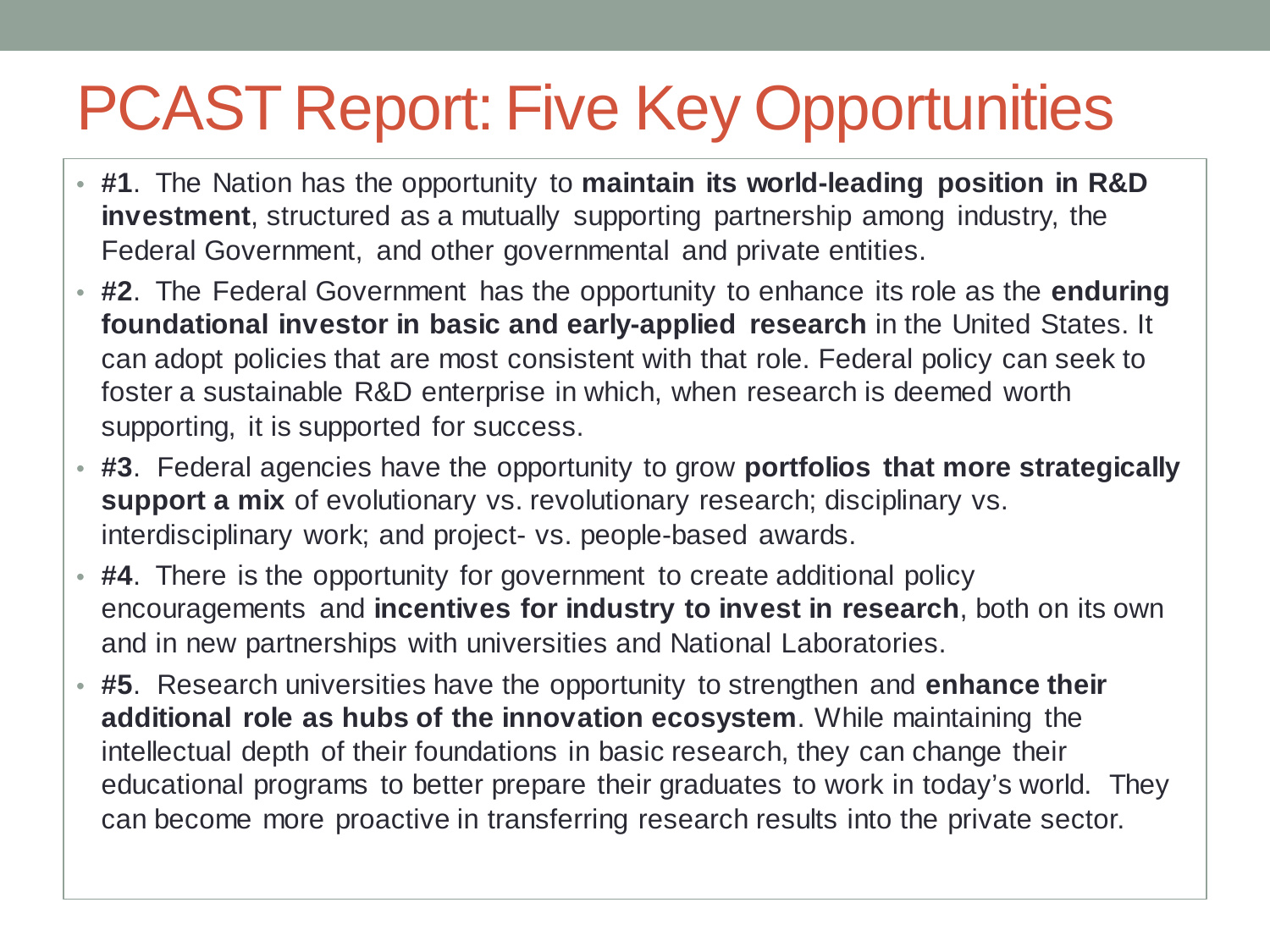- **#1**. The Nation has the opportunity to **maintain its world-leading position in R&D**  investment, structured as a mutually supporting partnership among industry, the Federal Government, and other governmental and private entities.
	- **#1.1** PCAST recommends reaffirming the President's goal that **total R&D expenditures should be 3 percent of GDP**. Congressional authorization committees should take ownership of pieces of that goal, with the Executive Branch and Congress establishing policies to enhance private industry's major share. (Section 4.1)
	- **#1.2** Recognizing its political difficulty, PCAST nevertheless urges Congress and the Executive Branch to find one or more **mechanisms for increasing the stability and predictability** of Federal research funding. Possibilities include a cross-agency multi-year program and financial plan akin to DoD's Future Years Defense Program (FYDP), or closer coupling of multiyear authorizations to actual appropriations for R&D. (Section 4.1)
	- **#1.3** The Research and Experimentation Tax Credit (usually called the **R&D tax credit**) needs to be made permanent. An increase in the rate of the alternative simplified credit from 14 percent to 20 percent would not be excessive. It also needs to be made more useful to small and medium enterprises that are R&D intensive by instituting either (i) refundable tax credits, (ii) transferable tax credits, or (iii) modifications in the definition of net operating loss to give advantage to R&D expenditures. (Section 4.2)
	- #**1.4** The Federal Government should adopt policies that **increase the productivity of researchers**, including more people-based awards, larger and longer awards for the best investigators, and administratively efficient grant mechanisms. (Section 4.3)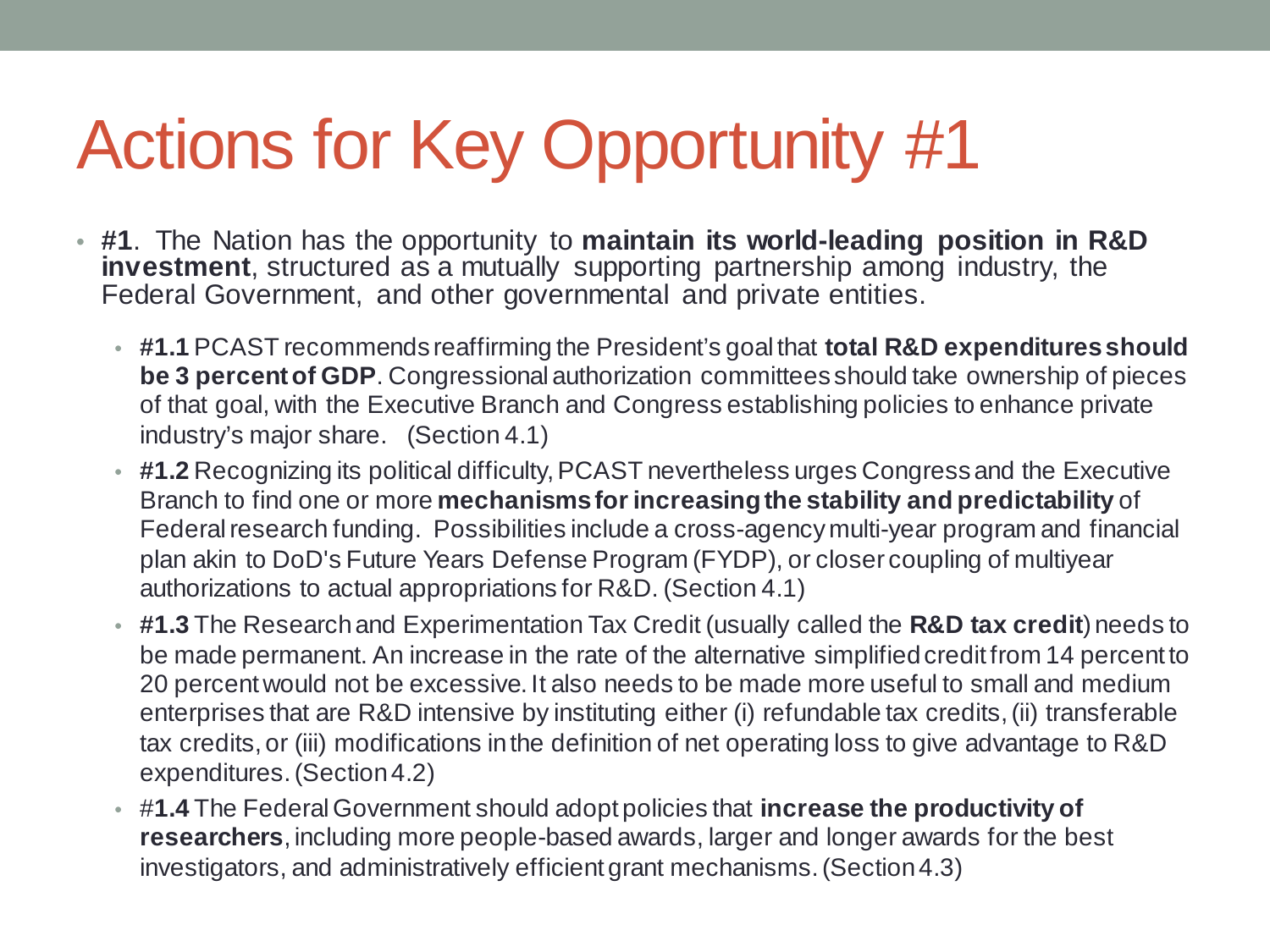- **#2**. The Federal Government has the opportunity to enhance its role as the **enduring foundational investor in basic and early-applied research** in the United States. It can adopt policies that are most consistent with that role. Federal policy can seek to foster a sustainable R&D enterprise in which, when research is deemed worth supporting, it is supported for success.
	- **#2.1** The Federal Government should identify and achieve regulatory policy reforms, particularly as relating to the regulatory burdens on research universities. (Section 4.4)
		- PCAST substantially concurs with the AAU-APLU-COGR consensus list
	- **#2.2** The Federal Agencies should appropriately circumscribe the use of cost sharing. (Section 4.4)
		- Apply 2009 NSF cost-sharing reforms government-wide.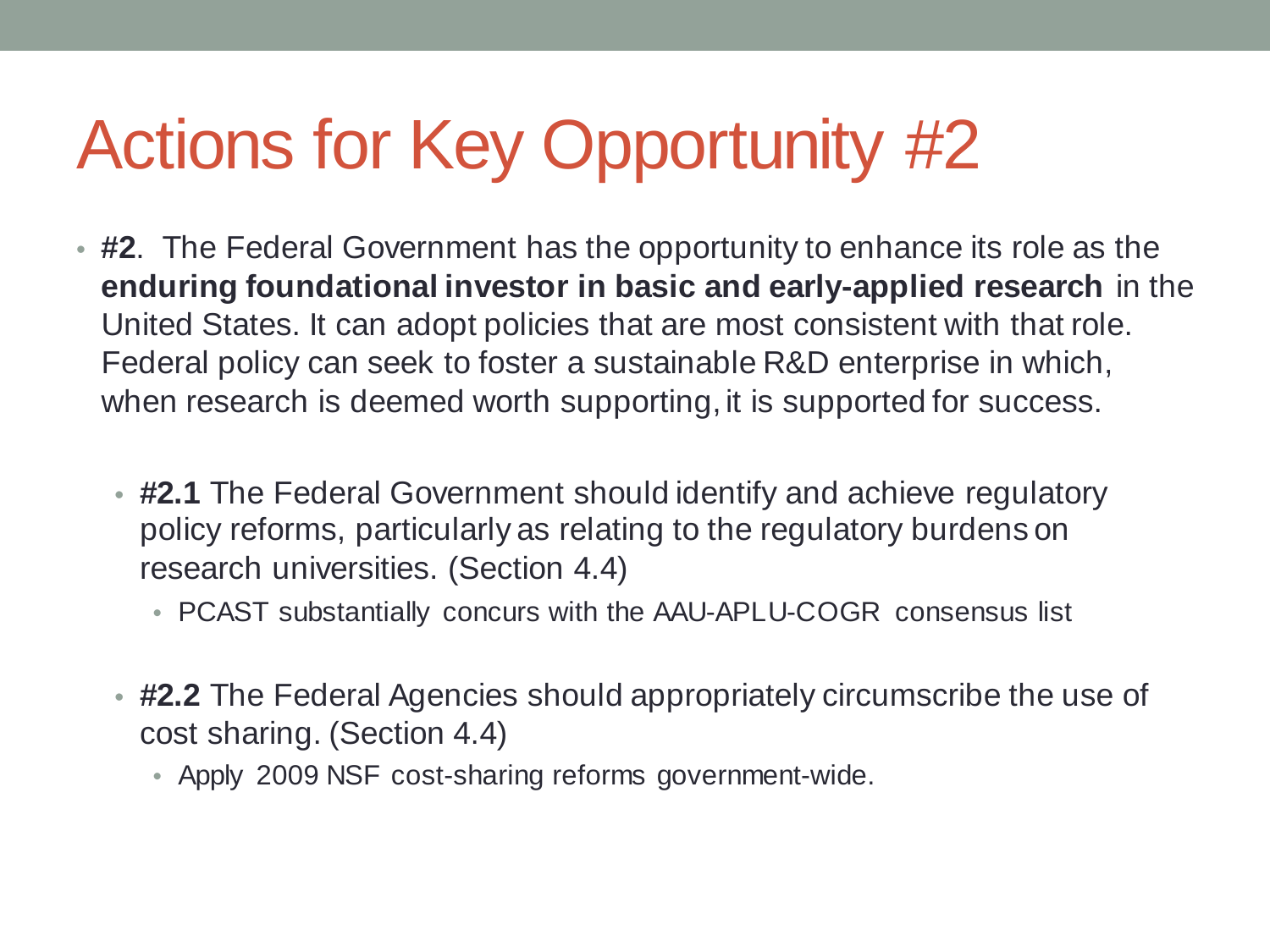- **#3**. Federal agencies have the opportunity to grow **portfolios that more strategically support a mix** of evolutionary vs. revolutionary research; disciplinary vs. interdisciplinary work; and project- vs. people-based awards.
	- **#3.1** Each agency should have a strategic plan that explicitly addresses the different kinds of research activities that can contribute to its mission, specifically addressing the dimensions of **evolutionary vs. revolutionary research; disciplinary vs. interdisciplinary work; and project- vs. people-based awards**. (Section 4.5)
	- **#3.2** Each agency should **diversify its mechanisms for merit review** so as to be optimal for the portfolio in its strategic plan. (Section 4.5)
	- **#3.3** Each agency should adopt policies that increase the **agility** of funding new fields, unexpected opportunities, and the creativity of new researchers. (Section 4.5)
		- Increase funding for fellowships (including portable) and training grants
		- Fund more early career opportunities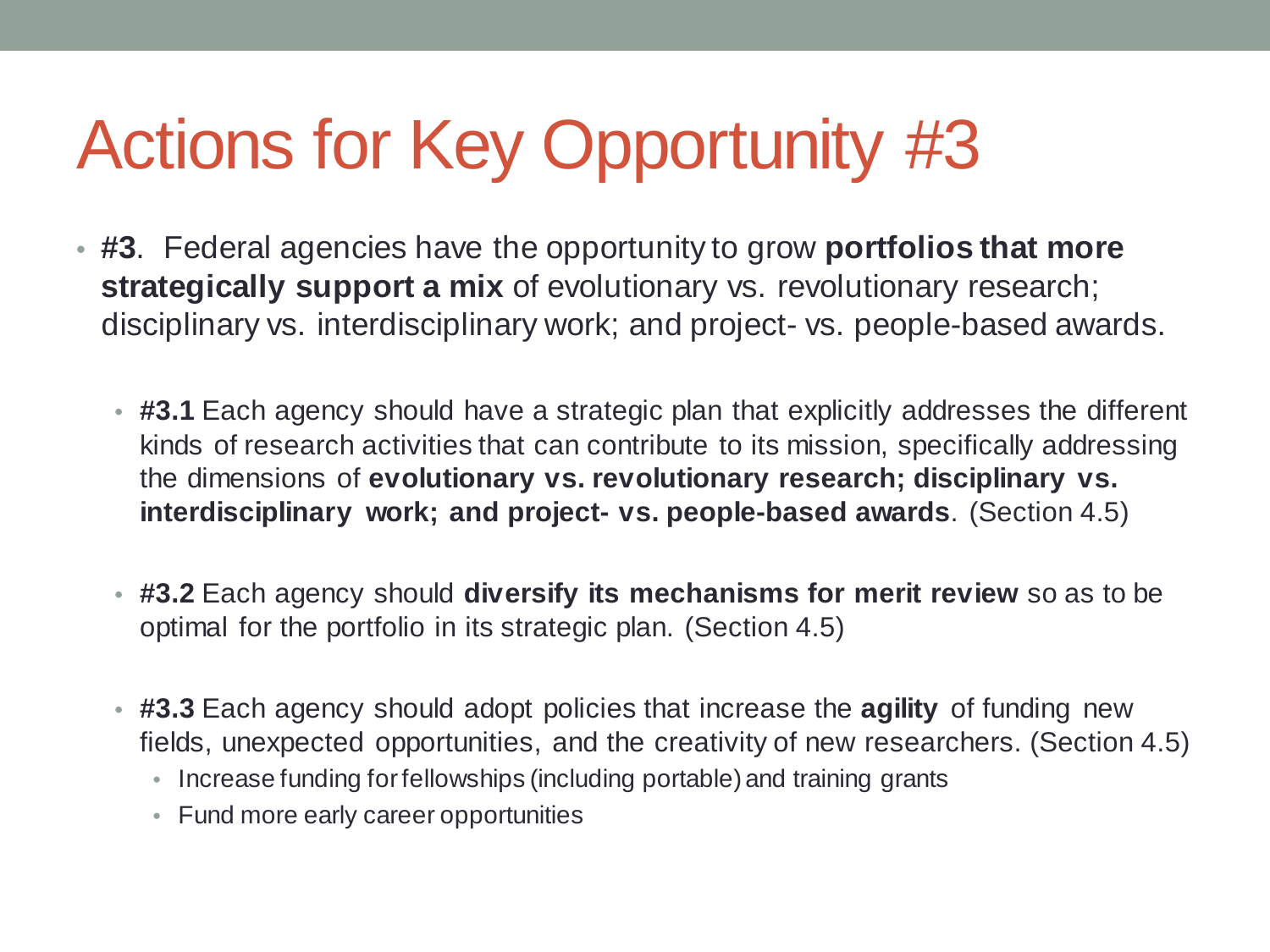- **#4.** There is the opportunity for government to create additional policy encouragements and **incentives for industry to invest in research**, both on its own and in new partnerships with universities and National Laboratories.
	- **#4.1** Improve **STEM education** so as to produce more and better home-grown researchers and technology entrepreneurs. (Section 5.1)
		- Two previous PCAST reports on STEM education recommend policy directions
	- **#4.2** Attract and retain, both for universities and industry, the world's **best researchers from abroad**. (Section 5.1)
		- Visa reform for high ability STEM graduates
	- **#4.3** Support the President's **Export Control Reform** initiative and further measures. (Section 5.2)
		- Reduce "deemed export" burdens on universities
		- Unleash U.S. firms to compete internationally
	- **#4.4** Enable **streamlined interactions between U.S. National Laboratories** and industry. (Section 5.3)
		- Actions needed by both laboratory leadership and sponsoring agencies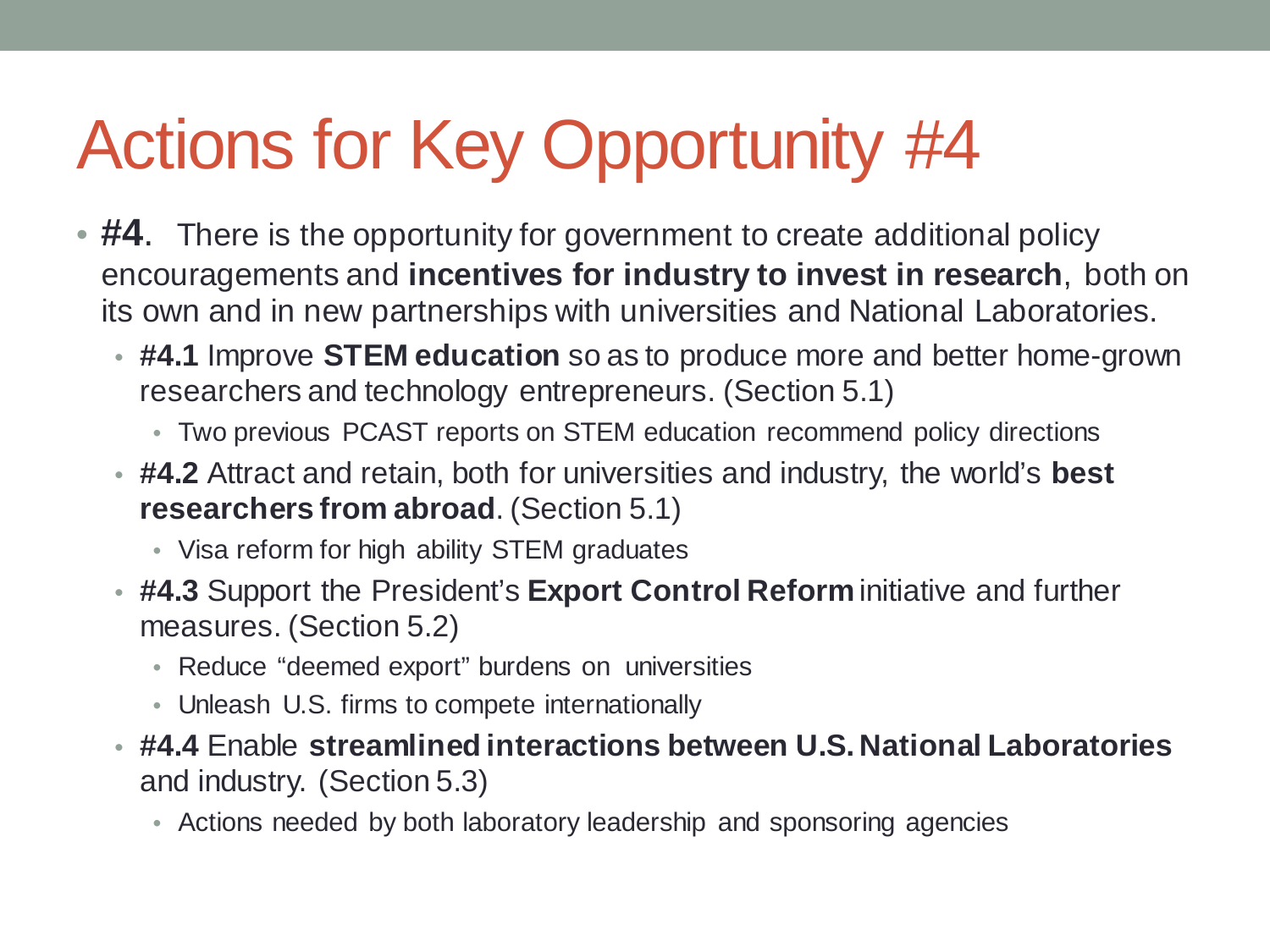- **#5**. Research universities have the opportunity to strengthen and **enhance their additional role as hubs of the innovation ecosystem**. While maintaining the intellectual depth of their foundations in basic research, they can change their educational programs to better prepare their graduates to work in today's world. They can become more proactive in transferring research results into the private sector.
	- **#5.1** Maintain strong commitment to the **scope and intellectual depth of fundamental university research**. (Section 6.1)
		- Fundamental research provides the foundation for world-changing new industries
	- **#5.2 Augment the educational mission** to today's world. (Section 6.2)
		- Train for entrepreneurship and technology transfer
		- Prepare for national needs and grand challenges
		- Increase undergraduate research experiences
	- **#5.3** Embrace more fully the **additional role of universities as hubs** of the innovation ecosystem. (Section 6.3)
		- Technology licensing best practices
		- Proof of concept centers
		- Leadership in public-private partnerships
	- **#5.4** Confront difficult **career development and workforce issues**, including length of time to Ph.D. and the reliance of the S&T enterprise on the labor of early career training positions. (Section 6.4)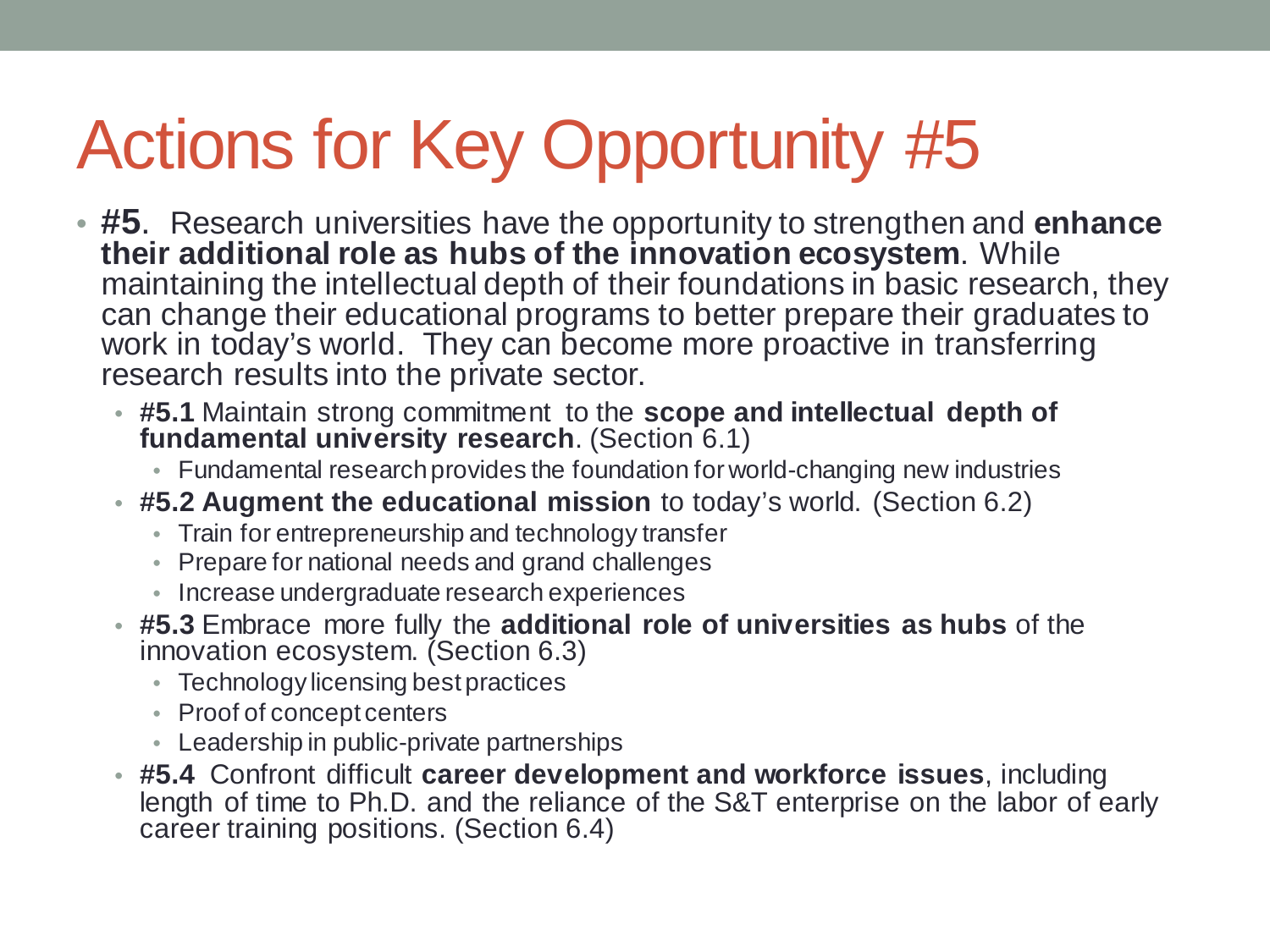#### Recommendations "heritage" (1)

"Never recommend anything that hasn't already been recommended." *-- advice from a knowledgeable bureaucrat*

- From the American Academy of Arts and Science's 2007 *Advancing Research in Science and Engineering (ARISE)*:
	- Create or strengthen existing large, multiyear awards for early-career faculty.
	- Provide seed funding for early-career faculty to enable them to explore new ideas for which no results have yet been achieved.
	- Consider targeted programs, grant mechanisms, and policies— and adapt existing grant programs—to foster transformative research; establish metrics with which to evaluate their success.
	- Strengthen the application and review processes. High-risk research proposals face even greater challenges in a stressed peer-review system not equipped to appreciate them
	- Establish new research programs only if they have enough critical mass to avoid fruitless grant-writing efforts. Grant programs that fund a very small percentage of applications are inefficient uses of money, time, and effort.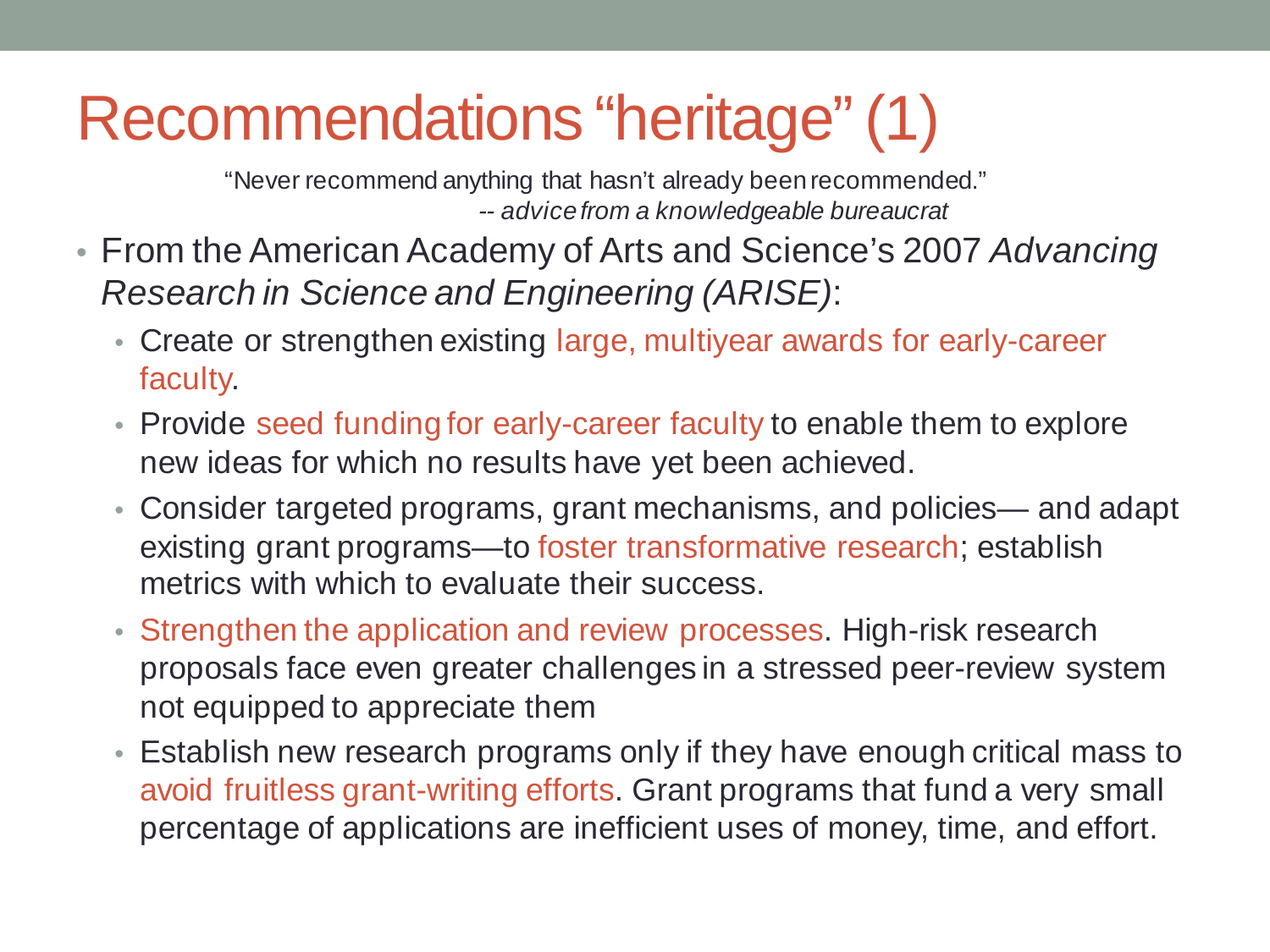## Recommendations "heritage" (2)

- From the National Research Council's 2012 *Research Universities and the Future of America:*
	- The federal government should review and modify those research policies and practices governing university research and graduate education that have become burdensome and inefficient, such as research cost reimbursement, unnecessary regulation, and awkward variation and coordination among federal agencies.
	- As a core component of a national plan to raise total national R&D funded by all sources to 3 percent of GDP, Congress and the Administration should provide full funding of the amount authorized by the America COMPETES Act that would double the level of basic research conducted by NSF, NIST, and DOE Science as well as sustain our nation's investment in other key areas of basic research, including biomedical research. Within this investment, as recommend by *Rising Above the Gathering Storm*, a portion of the increase should be directed to high-risk, innovative, and unconventional research.
	- The relationship between business and higher education should evolve into more of a peer-to-<br>peer nature, stressing collaboration in areas of joint interest rather than the traditional customer-<br>suppler relationship in w universities.
	- Within the context of also making the R&D tax credit permanent, implement new tax policies that incentivize business to develop partnerships with universities (and others as warranted) for research that results in new US-located economic activities.
	- Collaboration among research the nation's national laboratories, business, and universities should also be encouraged, since the latter's capacity for large scale, sustained research projects both supports and depends critically on both the participation of university faculty and graduate students as well as the marketplace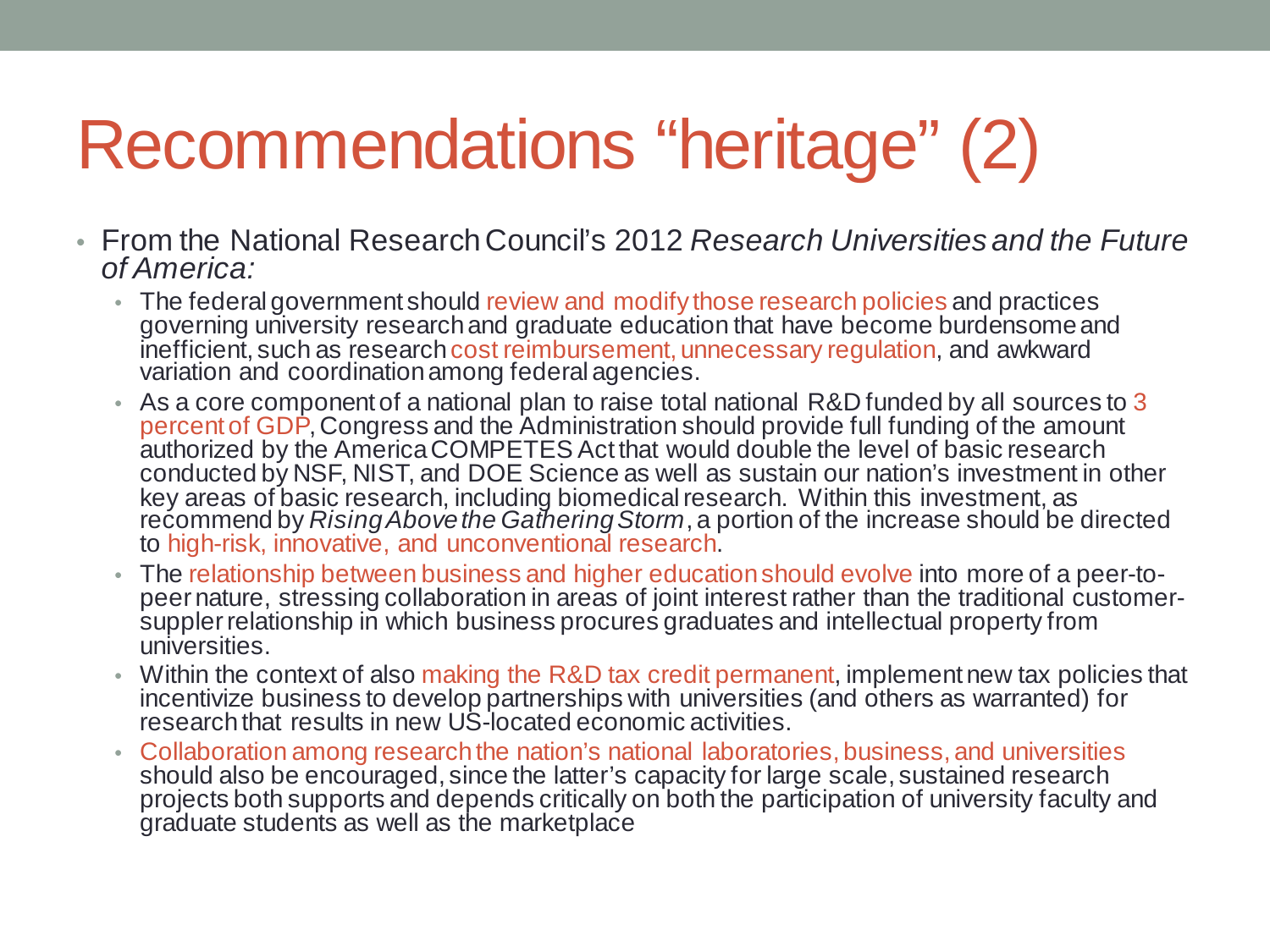#### Recommendations "heritage" (3)

- From AAU/APLU/COGR's *Recommendations to the National Research Council on Regulatory and Financial Reform of Federal Research Policy*:
	- Prohibit voluntary committed cost sharing across the Federal government and create a mandatory cost sharing exemption for research universities.
	- Harmonize regulations and information systems between agencies and statutes where reasonable and eliminate unnecessary duplication and redundancy.
	- Eliminate regulations which do not add value or enhance accountability. At least two requirements, Effort Reporting and Cost Accounting Standards, neither add value nor enhance accountability.
	- Reinforce the original intent of the Single Audit Act.
- From Business Roundtable's 2011 report *Action for America*:
	- Create a new STEM green card for foreign students who graduate from U.S. universities with advanced degrees in STEM fields.
	- Increase the standard H-1B visa cap and remove the cap for advanced degree holders so that all foreign nationals who receive a master's degree or higher from a U.S. university can be eligible for an H-1B visa.
	- Make every feature of the reformed U.S. corporate tax code permanent, establishing the high-priority objective of eliminating corporate tax policy uncertainty.